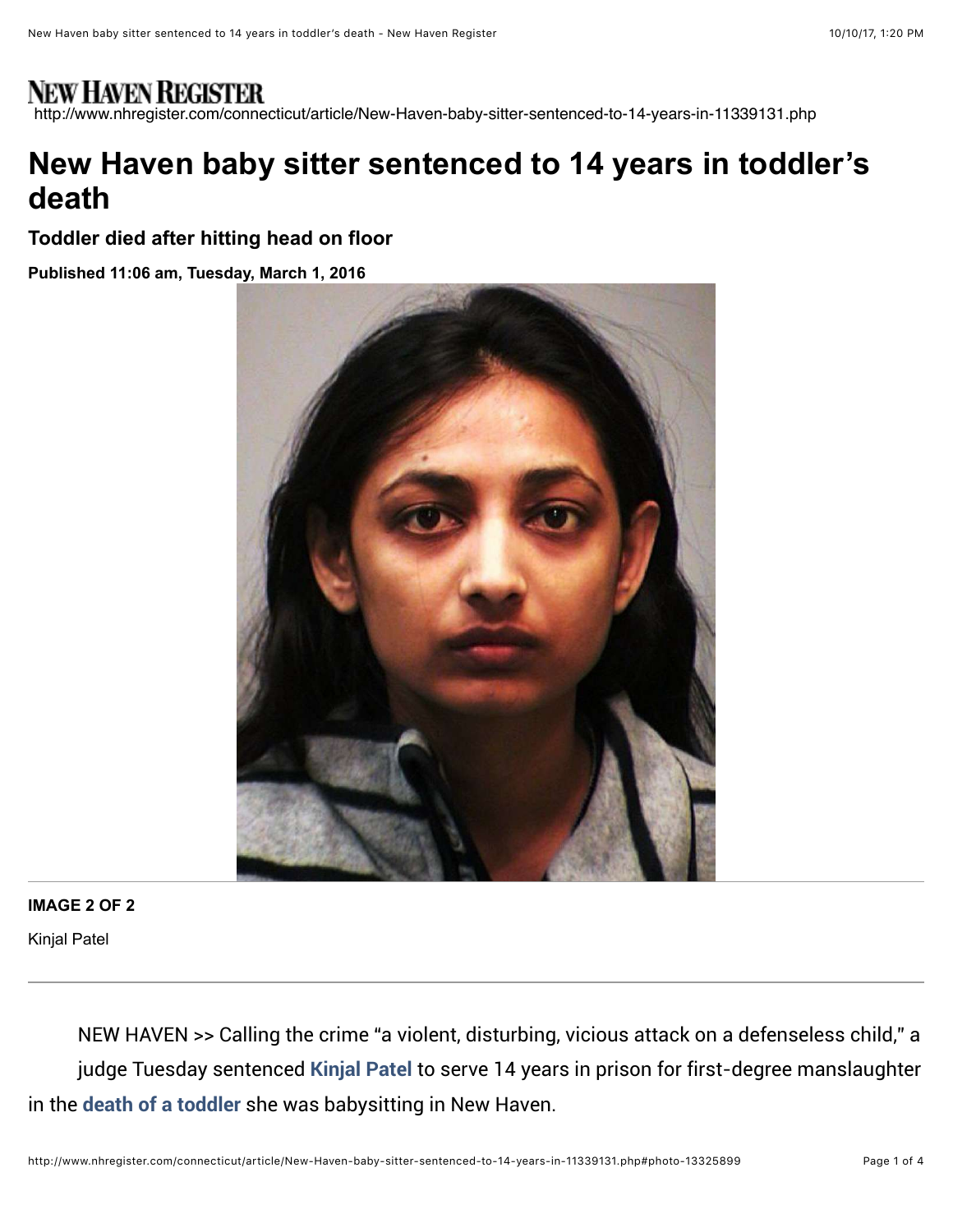But [Superior Court](http://www.nhregister.com/search/?action=search&channel=connecticut&inlineLink=1&searchindex=solr&query=%22Superior+Court%22) Judge [Patrick J. Clifford](http://www.nhregister.com/search/?action=search&channel=connecticut&inlineLink=1&searchindex=solr&query=%22Patrick+J.+Clifford%22) also noted he thinks it unlikely Patel intended to cause the young boy's death.

The toddler, Athiyan Sivakumar, was 19 months old when he [died at Yale-](http://www.nhregister.com/general-news/20140131/dcf-to-investigate-its-involvement-in-case-of-new-haven-toddlers-death)[New Haven Hospital](http://www.nhregister.com/search/?action=search&channel=connecticut&inlineLink=1&searchindex=solr&query=%22New+Haven+Hospital%22) Jan. 19, 2014. His injuries occurred three days earlier while he was under Patel's care at her apartment on Middletown Avenue.

Patel, now 29, did not speak during the brief sentencing hearing and her attorney, [Kevin Smith](http://www.nhregister.com/search/?action=search&channel=connecticut&inlineLink=1&searchindex=solr&query=%22Kevin+Smith%22), declined to say after court adjourned what led to the attack. Smith had previously called it "a horrible, tragic accident."

However, Patel was quoted in the arrest warrant telling police she had attempted to feed rice to the boy but he kept spitting it out and making a mess. Patel said she then gave the child water in an effort to clean him up but the boy spat the water back at her.

She said she got angry, picked up the boy and repeatedly slammed his feet up and down on the kitchen floor. Then she said she grabbed his cheeks with her fingers and forcefully shook his head back and forth. She stated she pushed him in his face and he fell backward, hitting his head on the kitchen floor.

Patel told police that when the boy started breathing abnormally, she called his parents, Sivakumar Mani [and Thenmozhi Rajendran. They arrived shortly afterward and the father, Mani, rushed his son](http://www.nhregister.com/search/?action=search&channel=connecticut&inlineLink=1&searchindex=solr&query=%22Sivakumar+Mani%22) to the hospital.

The warrant also noted that the month before these events, the boy was brought to the same hospital with cuts to the inside of his lip and tongue and a bruised chin. Patel was also the baby sitter on that day.

After hospital officials then notified staffers at the state [Department of Children and Families](http://www.nhregister.com/search/?action=search&channel=connecticut&inlineLink=1&searchindex=solr&query=%22Department+of+Children+and+Families%22) that this was a possible risk of injury case, DCF investigators learned the boy had been under Patel's care during the December incident. The parents signed an agreement prohibiting them from using babysitters until DCF assessed the December event.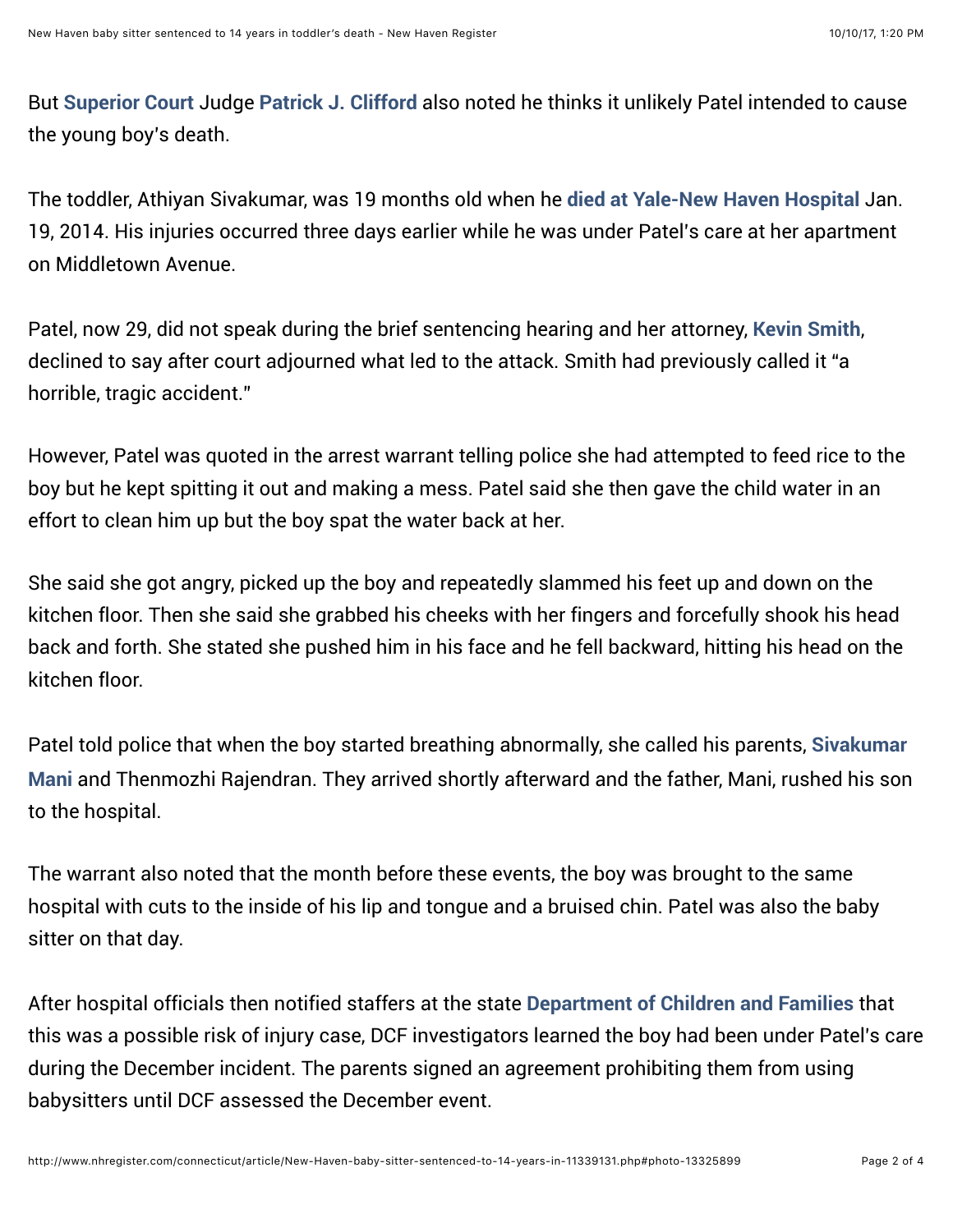Clifford said during the sentencing hearing, "The parents were told not to have this babysitter. For whatever reason, they ignored that."

Clifford added, "I do feel bad for the parents, who made this horrendous decision. This is something they've got to live with forever."

[The boy's parents were not in court for the sentencing. Senior Assistant State's Attorney](http://www.nhregister.com/search/?action=search&channel=connecticut&inlineLink=1&searchindex=solr&query=%22Stacey+Miranda%22) Stacey Miranda told Clifford, "They are aware of the state's offer (the plea deal) and they accept it. They simply want to move on with their lives."

Miranda said the mother is pregnant.

Patel had avoided trial by entering into a plea deal last August with the state under which she pleaded guilty to first-degree manslaughter in exchange for serving 14 years. She pleaded under the Alford doctrine, meaning she did not agree with all the state's allegations but conceded there was enough evidence to likely get a conviction at trial. This type of plea results in a finding of guilt.

Mani, 35, and Rajendran, 26, of 77 Weybosset St., were charged with risk of injury to a child and interfering with a police officer because they were not truthful about who was taking care of the boy [and what happened when he was seriously injured. But Clifford last September](http://www.nhregister.com/general-news/20150904/new-haven-couple-whose-toddler-son-died-in-baby-sitters-care-granted-probation) granted both of them accelerated rehabilitation, which allowed them to avoid prison time. If they complete their probation requirements satisfactorily, the charges will be dismissed after two years.

Clifford noted that usually in cases such as this one, the injuries are inflicted by "a frustrated boyfriend or parent. But this was a babysitter with a short time of exposure to the child."

Patel has been incarcerated since January 2014, so she will receive about two years of credit for time served. But Smith said when she is released from prison, she will be turned over to immigration officials and deported to India. She is not a U.S. citizen.

The formal sentence Clifford imposed was 20 years, to be suspended after 14 years, with five years of probation. But she is not expected to be here for that probation period because of the almost